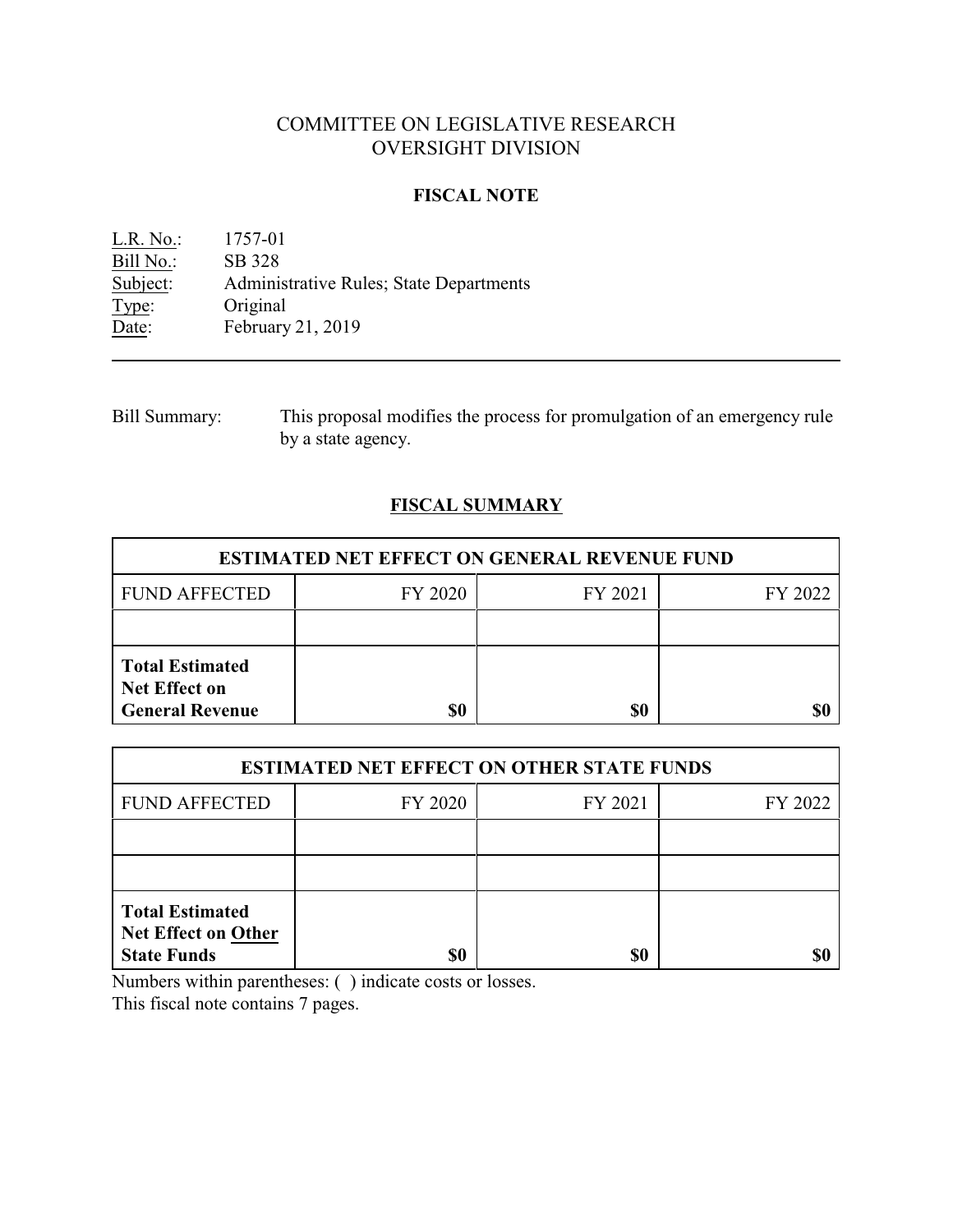L.R. No. 1757-01 Bill No. SB 328 Page 2 of 7 February 21, 2019

| <b>ESTIMATED NET EFFECT ON FEDERAL FUNDS</b>                        |         |         |         |  |
|---------------------------------------------------------------------|---------|---------|---------|--|
| <b>FUND AFFECTED</b>                                                | FY 2020 | FY 2021 | FY 2022 |  |
|                                                                     |         |         |         |  |
|                                                                     |         |         |         |  |
| <b>Total Estimated</b><br>Net Effect on All<br><b>Federal Funds</b> | \$0     | \$0     |         |  |

| <b>ESTIMATED NET EFFECT ON FULL TIME EQUIVALENT (FTE)</b>    |         |         |         |  |
|--------------------------------------------------------------|---------|---------|---------|--|
| <b>FUND AFFECTED</b>                                         | FY 2020 | FY 2021 | FY 2022 |  |
|                                                              |         |         |         |  |
|                                                              |         |         |         |  |
| <b>Total Estimated</b><br><b>Net Effect on</b><br><b>FTE</b> |         |         |         |  |

 $\Box$  Estimated Net Effect (expenditures or reduced revenues) expected to exceed \$100,000 in any of the three fiscal years after implementation of the act.

| <b>ESTIMATED NET EFFECT ON LOCAL FUNDS</b> |         |         |         |
|--------------------------------------------|---------|---------|---------|
| <b>FUND AFFECTED</b>                       | FY 2020 | FY 2021 | FY 2022 |
| <b>Local Government</b>                    | \$0     | \$0     | \$0     |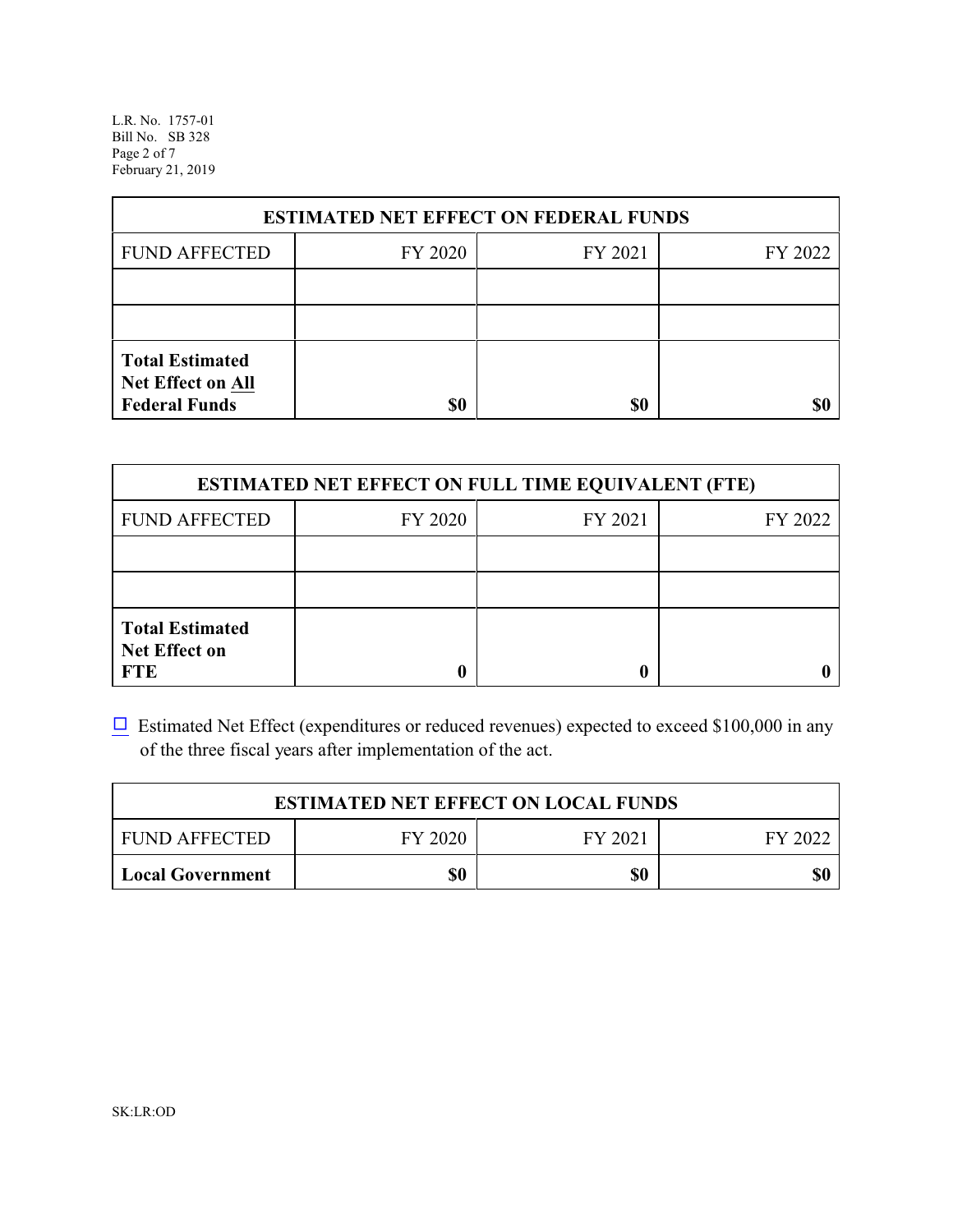L.R. No. 1757-01 Bill No. SB 328 Page 3 of 7 February 21, 2019

#### **FISCAL ANALYSIS**

### ASSUMPTION

Officials from the **Office of the Secretary of State (SOS)** assume many bills considered by the General Assembly include provisions allowing or requiring agencies to submit rules and regulations to implement the act. The SOS is provided with core funding to handle a certain amount of normal activity resulting from each year's legislative session. The fiscal impact for this fiscal note to the SOS for Administrative Rules is less than \$5,000. The SOS recognizes that this is a small amount and does not expect that additional funding would be required to meet these costs. However, the SOS also recognizes that many such bills may be passed by the General Assembly in a given year and that collectively the costs may be in excess of what the office can sustain with the core budget. Therefore, the SOS reserves the right to request funding for the cost of supporting administrative rules requirements should the need arise based on a review of the finally approved bills signed by the governor.

**Oversight** assumes the SOS could absorb the costs of printing and distributing regulations related to this proposal. If multiple bills pass which require the printing and distribution of regulations at substantial costs, the SOS could require additional resources.

Officials from the **Joint Committee on Administrative Rules (JCAR)** state this legislation is not anticipated to cause a fiscal impact beyond its current appropriation.

**Oversight** assumes JCAR will be able to administer any rules resulting from this proposal with existing resources.

Officials from the **Department of Labor and Industrial Relations**, **Department of Economic Development**, **Office of the State Treasurer**, **Department of Public Safety-Veterans Commission**, **Department of Transportation**, **State Auditor's Office**, **Office of Administration-Budget and Planning**, **Office of Administration-Administrative Hearing Commission**, **Department of Public Safety-Missouri National Guard**, **Department of Revenue**, **Department of Mental Health**, **Department of Insurance, Financial Institutions and Professional Registration**, **Department of Corrections**, **Missouri House of Representatives**, **Missouri Ethics Commission**, **Department of Public Safety-Missouri State Highway Patrol**, **Department of Social Services**, **Department of Natural Resources**, **Department of Health and Senior Services**, **Office of the Governor**, **Department of Public Safety-Capitol Police**, **Missouri Department of Conservation**, **Department of Public Safety-Division of Alcohol and Tobacco Control**, **Department of Public Safety-Office of Director**, **Department of Higher Education**, **Attorney General's Office**, **Office of Administration**,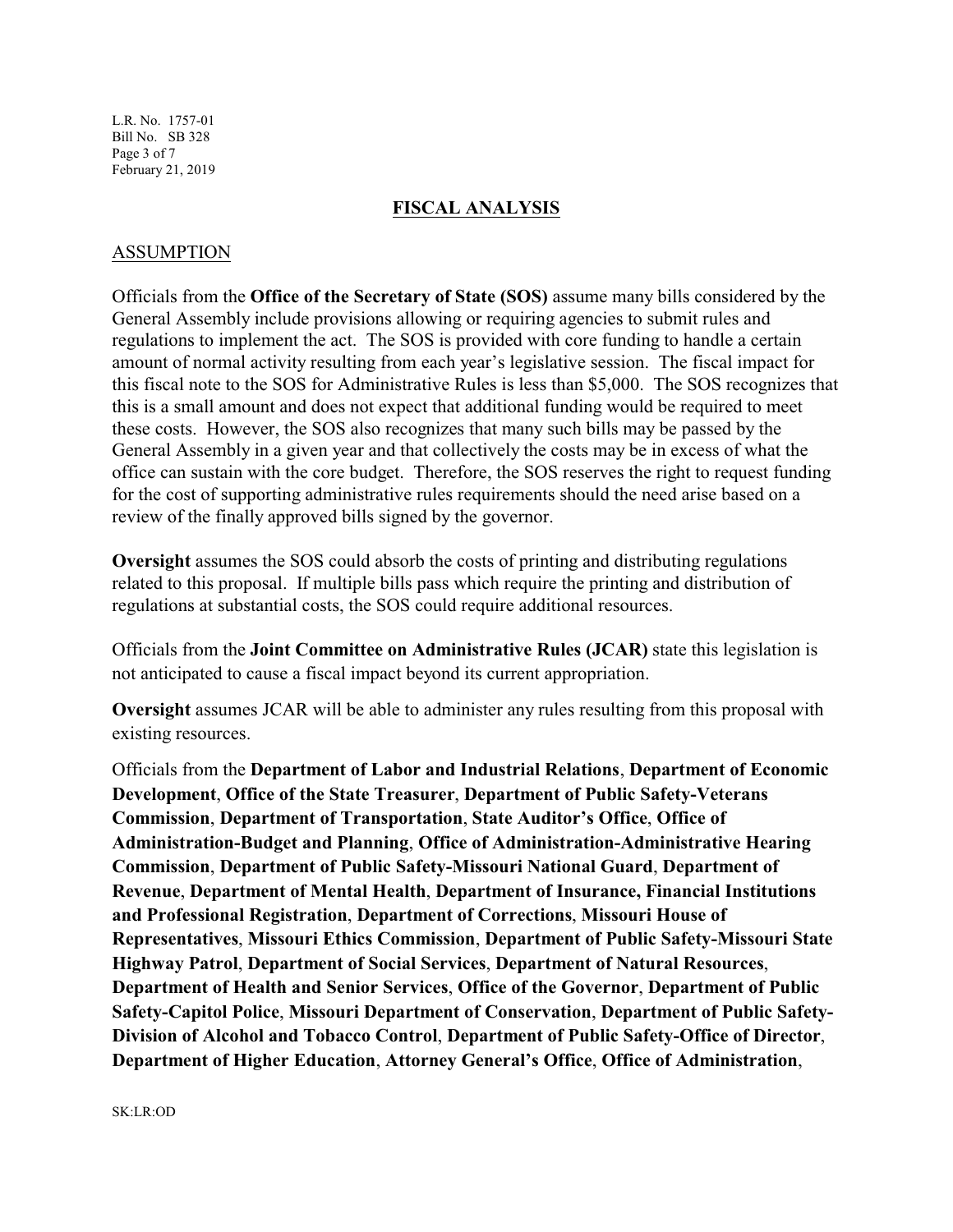L.R. No. 1757-01 Bill No. SB 328 Page 4 of 7 February 21, 2019

#### ASSUMPTION (continued)

**Office of State Courts Administrator**, **Missouri Senate**, **Department of Public Safety-Gaming Commission**, **Department of Public Safety-Missouri State Emergency Management Agency**, **Missouri Tax Commission**, **Office of the State Public Defender**, **Missouri Consolidated Health Care Plan**, **Department of Public Safety-Fire Safety**, **Legislative Research**, **Missouri Lottery Commission**, and **Office of Prosecution Services** each assume the proposal will have no fiscal impact on their respective organizations.

**Oversight** notes that the Department of Labor and Industrial Relations, Department of Economic Development, Office of the State Treasurer, Department of Public Safety-Veterans Commission, Department of Transportation, State Auditor's Office, Office of Administration-Budget and Planning, Office of Administration-Administrative Hearing Commission, Department of Public Safety-Missouri National Guard, Department of Revenue, Department of Mental Health, Department of Insurance, Financial Institutions and Professional Registration, Department of Corrections, Missouri House of Representatives, Missouri Ethics Commission, Department of Public Safety-Missouri State Highway Patrol, Department of Social Services, Department of Natural Resources, Department of Health and Senior Services, Office of the Governor, Department of Public Safety-Capitol Police, Missouri Department of Conservation, Department of Public Safety-Division of Alcohol and Tobacco Control, Department of Public Safety-Office of Director, Department of Higher Education, Attorney General's Office, Office of Administration, Office of State Courts Administrator, Missouri Senate, Department of Public Safety-Gaming Commission, Department of Public Safety-Missouri State Emergency Management Agency, Missouri Tax Commission, Office of the State Public Defender, Missouri Consolidated Health Care Plan, Department of Public Safety-Fire Safety, Legislative Research, Missouri Lottery Commission, and Office of Prosecution Services has stated the proposal would not have a direct fiscal impact on their organization. Oversight does not have any information to the contrary. Therefore, Oversight will reflect a zero impact on the fiscal note.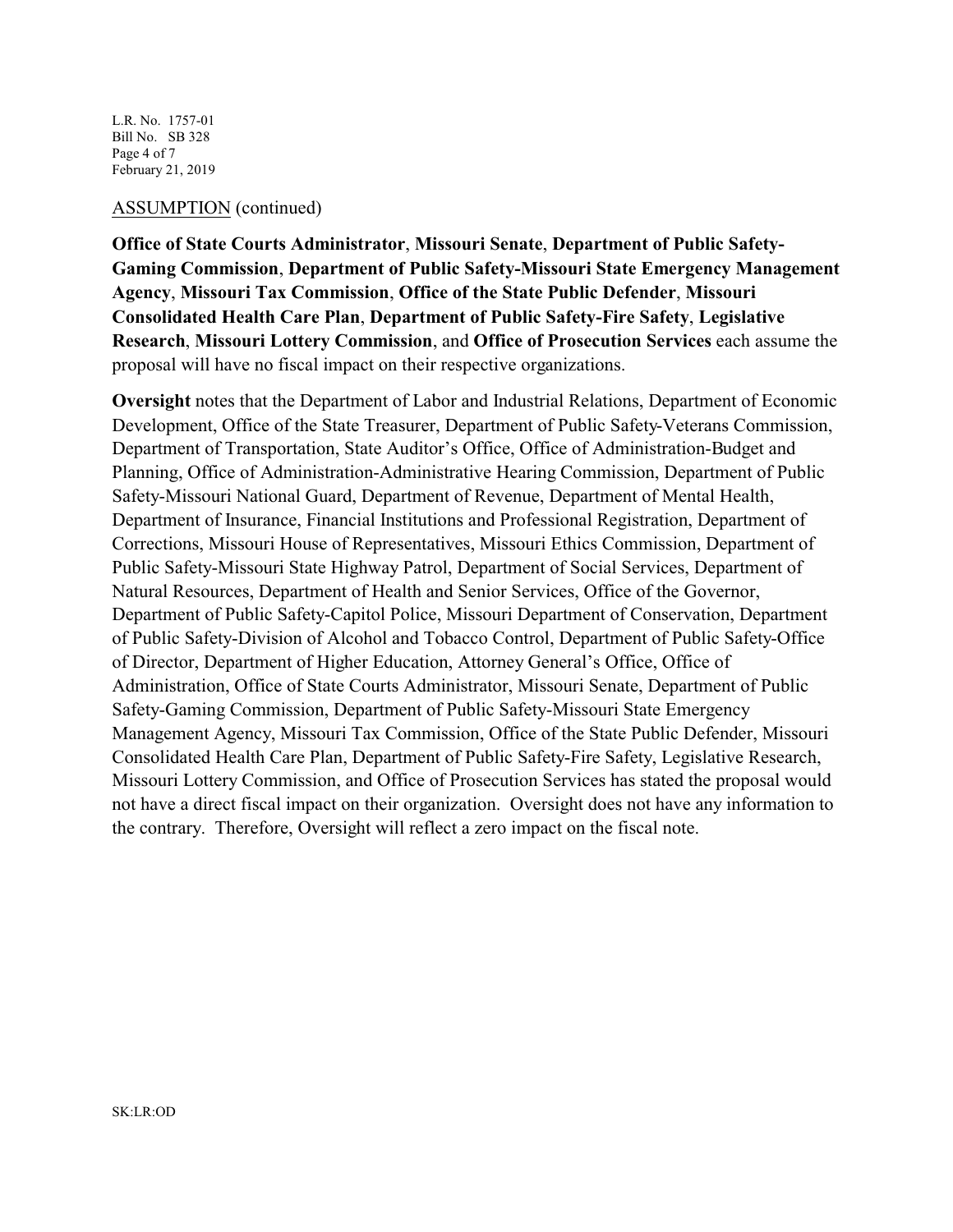L.R. No. 1757-01 Bill No. SB 328 Page 5 of 7 February 21, 2019

| FISCAL IMPACT - State Government | FY 2020<br>$(10 \text{ Mo.})$ | FY 2021                       | FY 2022                       |
|----------------------------------|-------------------------------|-------------------------------|-------------------------------|
|                                  | $\underline{\underline{\$0}}$ | $\underline{\underline{\$0}}$ | $\underline{\underline{\$0}}$ |
|                                  |                               |                               |                               |
| FISCAL IMPACT - Local Government | FY 2020<br>$(10 \text{ Mo.})$ | FY 2021                       | FY 2022                       |
|                                  | <u>\$0</u>                    | <u>\$0</u>                    | <u>\$0</u>                    |

## FISCAL IMPACT - Small Business

No direct fiscal impact to small businesses would be expected as a result of this proposal.

## FISCAL DESCRIPTION

The proposed legislation appears to have no direct fiscal impact.

This legislation is not federally mandated, would not duplicate any other program and would not require additional capital improvements or rental space.

## SOURCES OF INFORMATION

Office of the Secretary of State Joint Committee on Administrative Rules Department of Labor and Industrial Relations Department of Economic Development Office of the State Treasurer Department of Public Safety-Veterans Commission Department of Transportation State Auditor's Office Office of Administration-Budget and Planning Office of Administration-Administrative Hearing Commission Department of Public Safety-Missouri National Guard

SK:LR:OD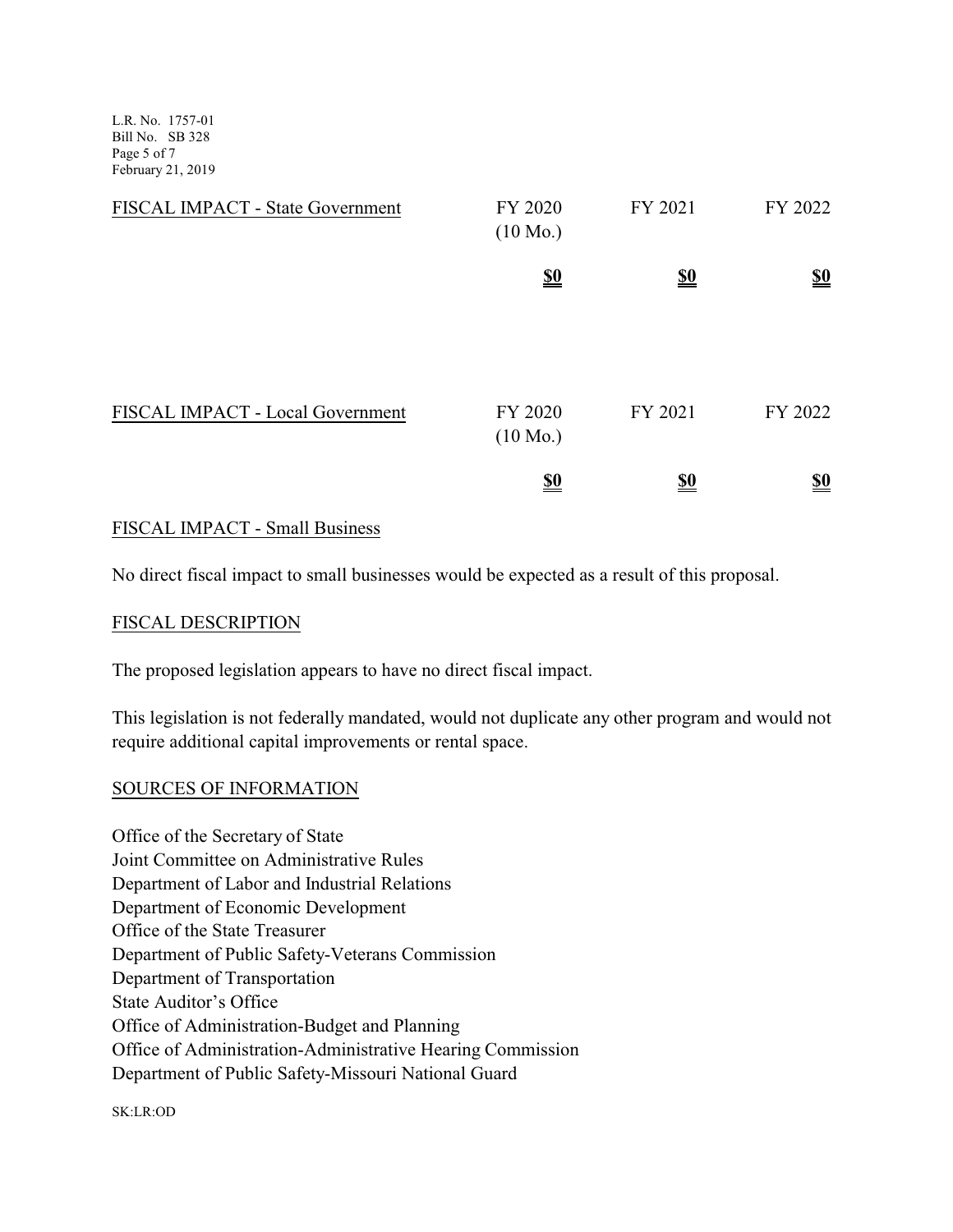L.R. No. 1757-01 Bill No. SB 328 Page 6 of 7 February 21, 2019

#### SOURCES OF INFORMATION (continued)

Department of Revenue Department of Mental Health Department of Insurance, Financial Institutions and Professional Registration Department of Corrections Missouri House of Representatives Missouri Ethics Commission Department of Public Safety-Missouri State Highway Patrol Department of Social Services Department of Natural Resources Department of Health and Senior Services Office of the Governor Department of Public Safety-Capitol Police Missouri Department of Conservation Department of Public Safety-Division of Alcohol and Tobacco Control Department of Public Safety-Office of Director Department of Higher Education Attorney General's Office Office of Administration Office of State Courts Administrator Missouri Senate Department of Public Safety-Gaming Commission Department of Public Safety-Missouri State Emergency Management Agency Missouri Tax Commission Office of the State Public Defender Missouri Consolidated Health Care Plan Department of Public Safety-Fire Safety Legislative Research Missouri Lottery Commission Office of Prosecution Services

hope Rime

SK:LR:OD

Kyle Rieman Ross Strope